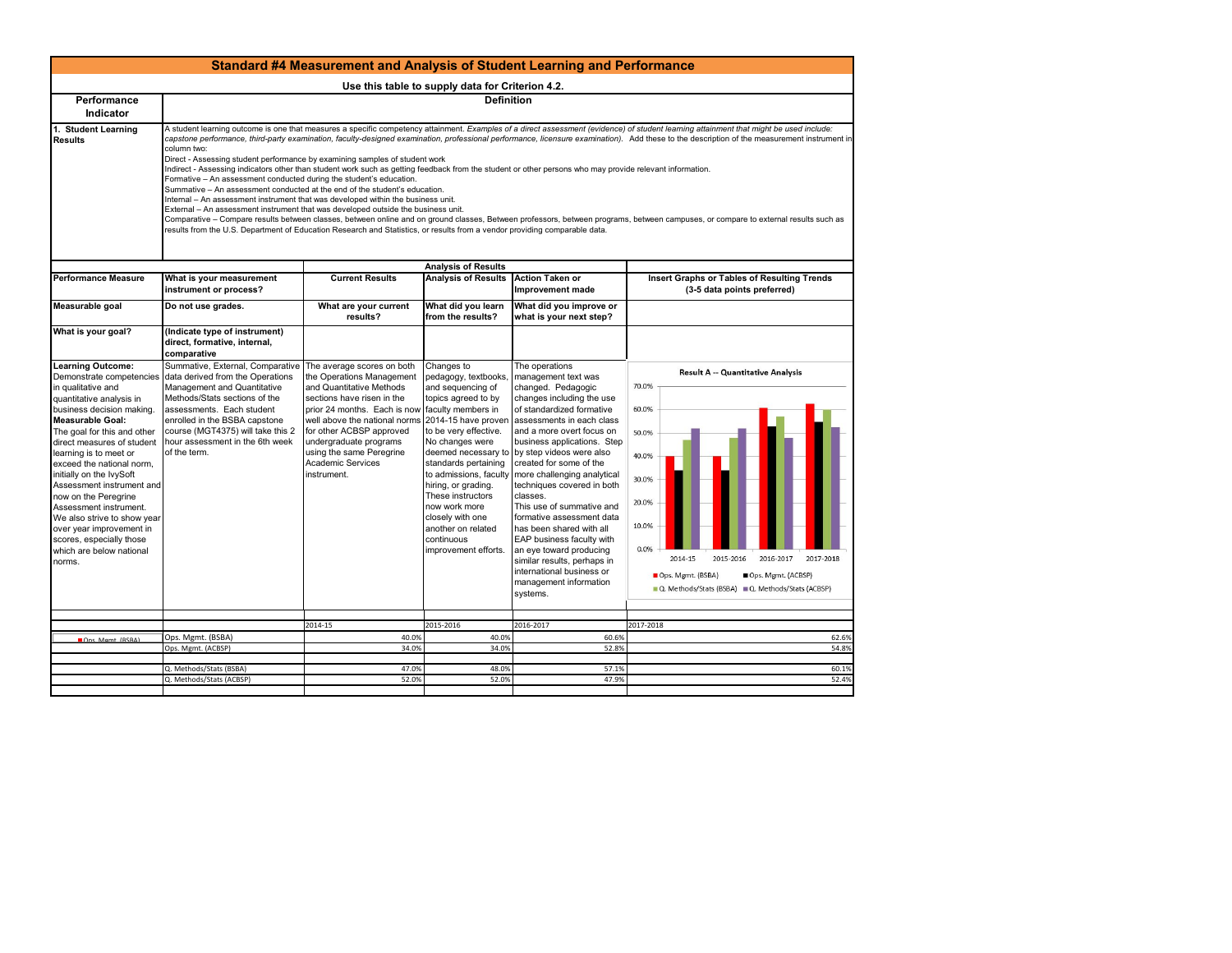| Learning Outcome:<br>Synthesize an<br>understanding of business<br>ethics, legal requirements,<br>and the social responsibility<br>of business.<br><b>Measurable Goal:</b><br>The goal for this and other<br>direct measures of student<br>learning is to meet or<br>exceed the national norm,<br>initially on the IvySoft<br>Assessment instrument and<br>now on the Peregrine<br>Assessment instrument.<br>We also strive to show year<br>over year improvement in<br>scores, especially those<br>which are below national<br>norms. | Summative, External, Comparative<br>data derived from the Business<br>Law and Ethics sections of the<br>assessments. Each student<br>enrolled in the BSBA capstone<br>course (MGT4375) will take this 2<br>hour assessment in the 6th week<br>of the term.                                                                           | The average scores on both<br>the Business Law and Ethics<br>sections have risen in the<br>prior 24 months. Each is now<br>well above the national norms<br>for other ACBSP approved<br>undergraduate programs<br>using the same Peregrine<br><b>Academic Services</b><br>instrument.                                       | It was helpful to share<br>the business law data<br>with the instructor<br>who most regularly<br>teaches the that<br>course so that he<br>could be made more<br>aware of potential<br>areas in need of<br>improvement. All<br><b>BSBA</b> instructors<br>were shown the<br>initially disappointing<br>data pertaining to<br>ethics and then<br>tasked with<br>integrating related<br>instruction into their<br>BSBA courses. | The longitudinal data shown<br>on this graph will be shared<br>with all members of the<br>BSBA faculty, both full and<br>part time, at their next<br>meeting later this fall. We<br>expect that doing so will<br>facilitate additional<br>continuous improvement<br>efforts rooted in both<br>formative and summative<br>assessment data pertaining<br>to the BSBA SLO's.                                                       | <b>Result B - Business Law and Ethics Synthesis</b><br>80.0%<br>70.0%<br>60.0%<br>50.0%<br>40.0%<br>30.0%<br>20.0%<br>10.0%<br>0.0%<br>2016-2017<br>2017-2018<br>2014-15<br>2015-2016<br>Bus. Law (BSBA) Bus. Law (ACBSP)<br>Ethics (BSBA)<br>Ethics (ACBSP) |
|----------------------------------------------------------------------------------------------------------------------------------------------------------------------------------------------------------------------------------------------------------------------------------------------------------------------------------------------------------------------------------------------------------------------------------------------------------------------------------------------------------------------------------------|--------------------------------------------------------------------------------------------------------------------------------------------------------------------------------------------------------------------------------------------------------------------------------------------------------------------------------------|-----------------------------------------------------------------------------------------------------------------------------------------------------------------------------------------------------------------------------------------------------------------------------------------------------------------------------|------------------------------------------------------------------------------------------------------------------------------------------------------------------------------------------------------------------------------------------------------------------------------------------------------------------------------------------------------------------------------------------------------------------------------|---------------------------------------------------------------------------------------------------------------------------------------------------------------------------------------------------------------------------------------------------------------------------------------------------------------------------------------------------------------------------------------------------------------------------------|--------------------------------------------------------------------------------------------------------------------------------------------------------------------------------------------------------------------------------------------------------------|
|                                                                                                                                                                                                                                                                                                                                                                                                                                                                                                                                        |                                                                                                                                                                                                                                                                                                                                      | 2014-15                                                                                                                                                                                                                                                                                                                     | 2015-2016                                                                                                                                                                                                                                                                                                                                                                                                                    | 2016-2017                                                                                                                                                                                                                                                                                                                                                                                                                       | 2017-2018                                                                                                                                                                                                                                                    |
|                                                                                                                                                                                                                                                                                                                                                                                                                                                                                                                                        | Bus. Law (BSBA)                                                                                                                                                                                                                                                                                                                      | 58.0%                                                                                                                                                                                                                                                                                                                       | 60.0%                                                                                                                                                                                                                                                                                                                                                                                                                        | 60.7%                                                                                                                                                                                                                                                                                                                                                                                                                           | 66.8%                                                                                                                                                                                                                                                        |
|                                                                                                                                                                                                                                                                                                                                                                                                                                                                                                                                        | Bus. Law (ACBSP)                                                                                                                                                                                                                                                                                                                     | 52.0%                                                                                                                                                                                                                                                                                                                       | 52.0%                                                                                                                                                                                                                                                                                                                                                                                                                        | 55.3%                                                                                                                                                                                                                                                                                                                                                                                                                           | 57.9%                                                                                                                                                                                                                                                        |
|                                                                                                                                                                                                                                                                                                                                                                                                                                                                                                                                        | Ethics (BSBA)                                                                                                                                                                                                                                                                                                                        | 34.0%                                                                                                                                                                                                                                                                                                                       | 32.0%                                                                                                                                                                                                                                                                                                                                                                                                                        | 58.4%                                                                                                                                                                                                                                                                                                                                                                                                                           | 65.3%                                                                                                                                                                                                                                                        |
|                                                                                                                                                                                                                                                                                                                                                                                                                                                                                                                                        | Ethics (ACBSP)                                                                                                                                                                                                                                                                                                                       | 50.0%                                                                                                                                                                                                                                                                                                                       | 50.0%                                                                                                                                                                                                                                                                                                                                                                                                                        | 53.4%                                                                                                                                                                                                                                                                                                                                                                                                                           | 53.3%                                                                                                                                                                                                                                                        |
| Overall Goal: We strive to<br>facilitate the learning<br>process in a way that<br>allows BSBA students to<br>earn overall scores that are<br>well above the national<br>norms just prior to<br>completion of their<br>undergraduate business<br>degree program. We also<br>strive to produce year over<br>year improvement in these<br>average scores irrespective<br>of how they compare to<br>national norms.                                                                                                                        | Summative, External, Comparative<br>data derived from nationally<br>normed assessment instruments<br>designed for undergraduate<br>students of business. Each<br>student enrolled in the BSBA<br>economics course (ECN2301) and<br>the capstone course (MGT4375)<br>will take this 2 hour assessment in<br>the 6th week of the term. | The average scores for both<br>inbound (ECN2301) and<br>outbound (MGT4375) BSBA<br>students have risen<br>substantially in the last 24<br>months. Each is now well<br>above the national norms for<br>other ACBSP approved<br>undergraduate programs<br>using the same Peregrine<br><b>Academic Services</b><br>instrument. | It has been helpful to<br>share these results<br>with a wide range of<br><b>BSBA</b> stakeholders<br>periodically<br>throughout the year.<br>Related presentations<br>were made at faculty<br>workshops and staff<br>retreats as well as in<br>the classes of the<br><b>BSBA</b> students who<br>were about to sit for                                                                                                       | We are committed to<br>contuing these efforts and<br>sharing related results with<br>all members of the SPS<br>faculty so that similar results<br>might be obtained in<br>academic disciplines not<br>related to business. The<br>SPS Dean is also now<br>discussing possible ways to<br>leverage these impressive<br>results to more effectively<br>market the BSBA Program<br>the assessment itself. to prospective students. | <b>Result C -- Overall Business Scores</b><br>70.0%<br>60.0%<br>50.0%<br>40.0%<br>30.0%<br>20.0%<br>10.0%<br>0.0%<br>2014-15<br>2015-2016<br>2016-2017<br>2017-2018<br>Inbound (BSBA)<br>Inbound (ACBSP)<br>Outbound (BSBA) Outbound (ACBSP)                 |
|                                                                                                                                                                                                                                                                                                                                                                                                                                                                                                                                        |                                                                                                                                                                                                                                                                                                                                      | 2014-15                                                                                                                                                                                                                                                                                                                     | 2015-2016                                                                                                                                                                                                                                                                                                                                                                                                                    | 2016-2017                                                                                                                                                                                                                                                                                                                                                                                                                       | 2017-2018                                                                                                                                                                                                                                                    |
|                                                                                                                                                                                                                                                                                                                                                                                                                                                                                                                                        | Inbound (BSBA)                                                                                                                                                                                                                                                                                                                       | 40.0%                                                                                                                                                                                                                                                                                                                       | 41.0%                                                                                                                                                                                                                                                                                                                                                                                                                        | 45.2%                                                                                                                                                                                                                                                                                                                                                                                                                           | 45.5%                                                                                                                                                                                                                                                        |
|                                                                                                                                                                                                                                                                                                                                                                                                                                                                                                                                        | Inbound (ACBSP)<br>Outbound (BSBA)                                                                                                                                                                                                                                                                                                   | 45.0%<br>47.0%                                                                                                                                                                                                                                                                                                              | 48.0%<br>47.0%                                                                                                                                                                                                                                                                                                                                                                                                               | 41.0%<br>58.8%                                                                                                                                                                                                                                                                                                                                                                                                                  | 42.7%<br>63.1%                                                                                                                                                                                                                                               |
|                                                                                                                                                                                                                                                                                                                                                                                                                                                                                                                                        | Outbound (ACBSP)                                                                                                                                                                                                                                                                                                                     | 52.0%                                                                                                                                                                                                                                                                                                                       | 52.0%                                                                                                                                                                                                                                                                                                                                                                                                                        | 57.8%                                                                                                                                                                                                                                                                                                                                                                                                                           | 55.5%                                                                                                                                                                                                                                                        |
| Overall Goal: We strive to<br>facilitate the learning<br>process in a way that<br>maximizes gain scores<br>earned by BSBA students.<br>The "gain" is a<br>measurement of the<br>increase in business<br>knowledge and skill from<br>the time the student<br>entered the program until<br>just prior to<br>commencement.                                                                                                                                                                                                                | Summative, External, Comparative<br>data derived from nationally<br>normed assessment instruments<br>designed for undergraduate<br>students of business. Each<br>student enrolled in the BSBA<br>economics course (ECN2301) and<br>the capstone course (MGT4375)<br>will take this 2 hour assessment in<br>the 6th week of the term. | The average gain score<br>produced in the last 24<br>months is noteworthy and on<br>the rise. It is also remains<br>well above a wide range of<br>relevant national norms for<br>other undergraduate busines<br>programs using the same<br>Peregrine Academic Services<br>instrument.                                       | It has been helpful to<br>share these results<br>with a wide range of<br><b>BSBA</b> stakeholders<br>periodically<br>throughout the year.<br>Related presentations<br>were made at faculty<br>workshops and staff<br>retreats as well as in<br>the classes of the<br>BSBA students who<br>were about to sit for                                                                                                              | We are committed to<br>contuing these efforts and<br>sharing related results with<br>all members of the SPS<br>faculty so that similar results<br>might be obtained in<br>academic disciplines not<br>related to business. The<br>SPS Dean is also now<br>discussing possible ways to<br>leverage these impressive<br>results to more effectively<br>market the BSBA Program<br>the assessment itself. to prospective students. | Result D -- Overall Gain Scores (Entry to Exit)<br>50%<br>39%<br>40%<br>30%<br>28% 30%<br>30%<br>27% 25% 26%<br>26%<br>20%<br>10%<br>0%<br>2017-2018<br>2016-2017<br>BSBA ACBSP Faith-based All US                                                           |
|                                                                                                                                                                                                                                                                                                                                                                                                                                                                                                                                        |                                                                                                                                                                                                                                                                                                                                      | <b>BSBA</b>                                                                                                                                                                                                                                                                                                                 | ACBSP                                                                                                                                                                                                                                                                                                                                                                                                                        | Faith-based                                                                                                                                                                                                                                                                                                                                                                                                                     | All US                                                                                                                                                                                                                                                       |
|                                                                                                                                                                                                                                                                                                                                                                                                                                                                                                                                        | 2016-2017                                                                                                                                                                                                                                                                                                                            | 30%                                                                                                                                                                                                                                                                                                                         | 27%                                                                                                                                                                                                                                                                                                                                                                                                                          | 25%                                                                                                                                                                                                                                                                                                                                                                                                                             | 26%                                                                                                                                                                                                                                                          |
|                                                                                                                                                                                                                                                                                                                                                                                                                                                                                                                                        | 2017-2018                                                                                                                                                                                                                                                                                                                            | 39%                                                                                                                                                                                                                                                                                                                         | 26%                                                                                                                                                                                                                                                                                                                                                                                                                          | 28%                                                                                                                                                                                                                                                                                                                                                                                                                             | 30%                                                                                                                                                                                                                                                          |
|                                                                                                                                                                                                                                                                                                                                                                                                                                                                                                                                        |                                                                                                                                                                                                                                                                                                                                      |                                                                                                                                                                                                                                                                                                                             |                                                                                                                                                                                                                                                                                                                                                                                                                              |                                                                                                                                                                                                                                                                                                                                                                                                                                 |                                                                                                                                                                                                                                                              |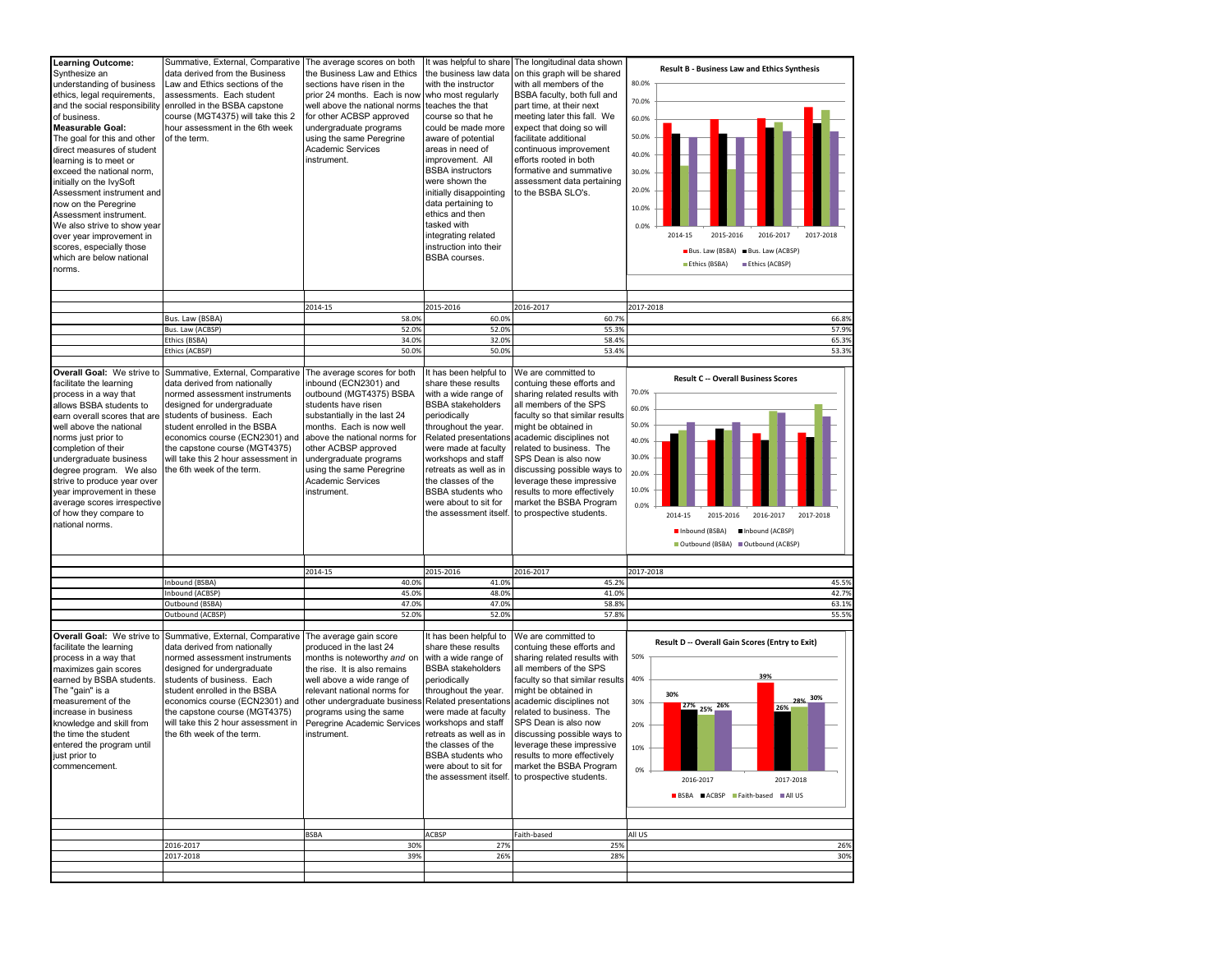## **Standard #6 - Organizational Performance Results, Table 6.1**

| Complete the ionowing table. Provide three or lour examples, reporting what you consider to be the most important data. It is not necessary to provide results for every process. |                                                                                                                                                                                                                                                                                                                                                                                                                                                                                                                                                                                                                                                                                                                                   |                                                                                                                                                                                                                                                                                                               |                                                                                                                                                                                                                                                                                                                                                                                                |                                                                                                                                                                                                                                                                                                                                                                                                                 |                                                                                                                                                                                                  |  |
|-----------------------------------------------------------------------------------------------------------------------------------------------------------------------------------|-----------------------------------------------------------------------------------------------------------------------------------------------------------------------------------------------------------------------------------------------------------------------------------------------------------------------------------------------------------------------------------------------------------------------------------------------------------------------------------------------------------------------------------------------------------------------------------------------------------------------------------------------------------------------------------------------------------------------------------|---------------------------------------------------------------------------------------------------------------------------------------------------------------------------------------------------------------------------------------------------------------------------------------------------------------|------------------------------------------------------------------------------------------------------------------------------------------------------------------------------------------------------------------------------------------------------------------------------------------------------------------------------------------------------------------------------------------------|-----------------------------------------------------------------------------------------------------------------------------------------------------------------------------------------------------------------------------------------------------------------------------------------------------------------------------------------------------------------------------------------------------------------|--------------------------------------------------------------------------------------------------------------------------------------------------------------------------------------------------|--|
| Organizational<br><b>Effectiveness Results</b>                                                                                                                                    | Table 6.1 Standard 6 - Organizational Performance Results<br>Organizational effectiveness results examine attainment of organizational goals. Each business unit must have a systematic reporting mechanism for each business program that charts<br>enrollment patterns, student retention, student academic success, and other characteristics reflecting students' performance.<br>Key indicators may<br>include: graduation rates, enrollment, improvement in safety, hiring equity, increased use of web-based technologies, use of facilities by community organizations, contributions to the<br>community, or partnerships, retention rates by program, and what you report to governing boards and administrative units. |                                                                                                                                                                                                                                                                                                               |                                                                                                                                                                                                                                                                                                                                                                                                |                                                                                                                                                                                                                                                                                                                                                                                                                 |                                                                                                                                                                                                  |  |
|                                                                                                                                                                                   |                                                                                                                                                                                                                                                                                                                                                                                                                                                                                                                                                                                                                                                                                                                                   |                                                                                                                                                                                                                                                                                                               |                                                                                                                                                                                                                                                                                                                                                                                                |                                                                                                                                                                                                                                                                                                                                                                                                                 |                                                                                                                                                                                                  |  |
| <b>Performance Measure</b><br>Measurable goal                                                                                                                                     | What is your measurement<br>instrument or process?<br>(Indicate length of cycle)                                                                                                                                                                                                                                                                                                                                                                                                                                                                                                                                                                                                                                                  | <b>Current Results</b><br>What are your current<br>results?                                                                                                                                                                                                                                                   | <b>Analysis of Results</b><br><b>Analysis of Results</b><br>What did you learn<br>from the results?                                                                                                                                                                                                                                                                                            | <b>Action Taken or</b><br>Improvement made<br>What did you improve or<br>what is your next step?                                                                                                                                                                                                                                                                                                                | Insert Graphs or Tables of Resulting Trends<br>(3-5 data points preferred)                                                                                                                       |  |
|                                                                                                                                                                                   |                                                                                                                                                                                                                                                                                                                                                                                                                                                                                                                                                                                                                                                                                                                                   |                                                                                                                                                                                                                                                                                                               |                                                                                                                                                                                                                                                                                                                                                                                                |                                                                                                                                                                                                                                                                                                                                                                                                                 |                                                                                                                                                                                                  |  |
| What is your goal?                                                                                                                                                                |                                                                                                                                                                                                                                                                                                                                                                                                                                                                                                                                                                                                                                                                                                                                   |                                                                                                                                                                                                                                                                                                               |                                                                                                                                                                                                                                                                                                                                                                                                |                                                                                                                                                                                                                                                                                                                                                                                                                 |                                                                                                                                                                                                  |  |
| Increase enrollment of<br>BSBA students 50% by<br>2020.                                                                                                                           | Use census data from each fall<br>term to count the number of BSBA<br>students enrolled.                                                                                                                                                                                                                                                                                                                                                                                                                                                                                                                                                                                                                                          | Since Fall 1 of 2011, we<br>have averaged 4.4% annual<br>rates of enrollment growth in<br>the BSBA even in the<br>presence of an unexpected<br>negative result in Fall 1 of<br>2017. Prior to 2017, the<br>cumulative growth rate since<br>2011 was 45.4%, nicely in<br>keeping with the 2020 goal of<br>50%. | We have a very<br>promising positive<br>trend despite the<br>result from 2017.<br>Careful analysis of<br>the 2017 result<br>suggested it was<br>produced by three<br>primary factors -- the<br>severe weather that<br>hit the Gulf of<br>Mexico, a marketing<br>mix that was heavily<br>targeted at SPS<br>graduate programs,<br>and a higher than<br>expected number of<br><b>BSBA</b> degree | While we do not have one<br>group of people designated<br>to recruit for the BSBA<br>Program, we have made<br>changes to overall SPS<br>staffing levels and specific<br>assignments of our<br>recruiters. We have also<br>begun to make related<br>changes to our website,<br>recruiting fairs, and<br>marketing mix. Lastly, we<br>have increased our focus<br>on new student retention as<br>described below. | Number of BSBA Students Enrolled<br>1000<br>785<br>764<br>750<br>676<br>555<br>500<br>250<br>2013<br>2014<br>2011<br>2012                                                                        |  |
| Determine the yield rates<br>(inquiry to application as<br>well as inquiry to new<br>students) for the BSBA<br>program and then<br>substantially improve each                     | Tally the number of BSBA<br>inquiries recorded each year in<br>Recruit. Then compute the<br>percentage of these who complete<br>the application process as well as<br>the percentage who ultimately<br>enroll in BSBA coursework.                                                                                                                                                                                                                                                                                                                                                                                                                                                                                                 | Since 2015, we have<br>adjusted our coding protocols targeting of<br>in a manner that allows for<br>the computations of both of<br>these metrics Each of them<br>is trending upward as is<br>shown by the graph to the<br>right.                                                                              | A more narrow<br>marketing dollars,<br>combined with<br>related training of<br>admissions<br>personnel can and<br>will allow for<br>improvement in each<br>measure.                                                                                                                                                                                                                            | Our next step involves<br>further training efforts to<br>sustain improvements in<br>both yield metrics while also<br>increasing inquiry<br>generation overall.                                                                                                                                                                                                                                                  | <b>BSBA Yield Metrics</b><br>60.0%<br>47.5%<br>42.6%<br>40.0%<br>33.6%<br>24.7%<br>23.4%<br>20.0%<br>16.6%<br>0.0%<br>2015<br>2016<br>2017<br>Inquiry to Enrollment<br>Application to Enrollment |  |
|                                                                                                                                                                                   |                                                                                                                                                                                                                                                                                                                                                                                                                                                                                                                                                                                                                                                                                                                                   |                                                                                                                                                                                                                                                                                                               |                                                                                                                                                                                                                                                                                                                                                                                                |                                                                                                                                                                                                                                                                                                                                                                                                                 |                                                                                                                                                                                                  |  |
| Increase 1st year retention<br>rates of newly recruited<br>BSBA students 10% by<br>2020                                                                                           | Identify entering cohorts of BSBA<br>students recruited in Fall 1 of each 73% rate of retention.<br>year. Record percentage who<br>enrolled in Fall 1 or 2 of the<br>following academic year.                                                                                                                                                                                                                                                                                                                                                                                                                                                                                                                                     | We are now hovering near a                                                                                                                                                                                                                                                                                    | positive (albeit slight)<br>trend but understand<br>that we will have to<br>make further<br>improvements to our<br>processes if we are<br>approximately 10%<br>by 2020.                                                                                                                                                                                                                        | We have a promising We have revamped the<br>new student orientation and<br>made it required for all new<br>students. We have made<br>susbstantive changes to our<br>advising structures and<br>deployed Degree Works, an<br>to realize our goal of automated degree planning<br>tool that helps students<br>better understand what<br>courses are required for<br>degree completion.                            | 1st Year Rates of BSBA Student Retention<br>80%<br>73%<br>71%<br>71%<br>67%<br>60%<br>40%<br>20%<br>0%<br>2011<br>2012<br>2013<br>2014                                                           |  |

## Complete the following table. Provide three or four examples, reporting what you consider to be the most important data. It is not necessary to provide results for every provide results for every process.